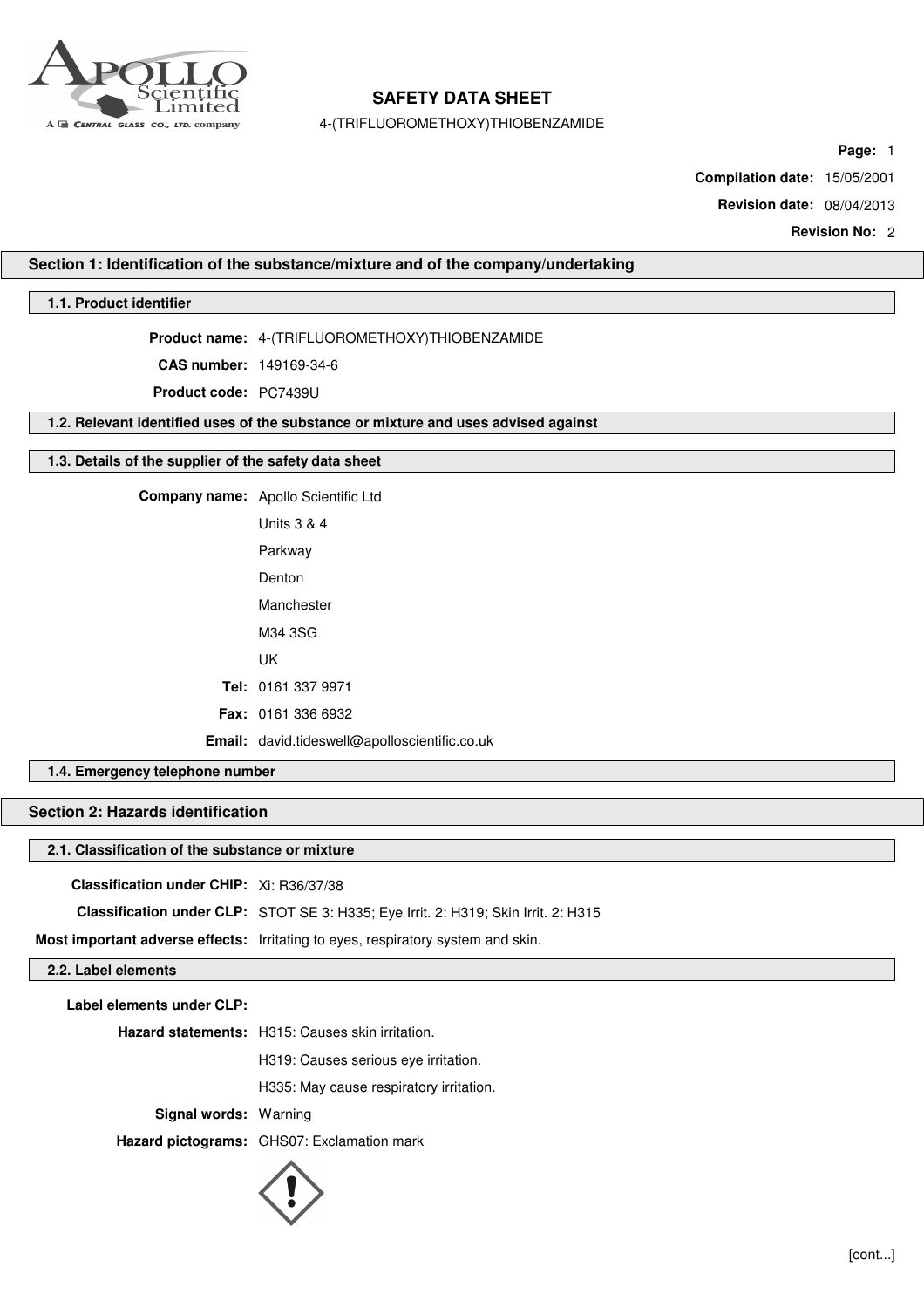### 4-(TRIFLUOROMETHOXY)THIOBENZAMIDE

|                                                              |                                                                                       | Page: 2 |  |
|--------------------------------------------------------------|---------------------------------------------------------------------------------------|---------|--|
| <b>Precautionary statements:</b> P261: Avoid breathing dust. |                                                                                       |         |  |
|                                                              | P271: Use only outdoors or in a well-ventilated area.                                 |         |  |
|                                                              | P280: Wear protective gloves/protective clothing/eye protection/face protection.      |         |  |
| Label elements under CHIP:                                   |                                                                                       |         |  |
| Hazard symbols: Irritant.                                    |                                                                                       |         |  |
|                                                              |                                                                                       |         |  |
|                                                              | Risk phrases: R36/37/38: Irritating to eyes, respiratory system and skin.             |         |  |
|                                                              | Safety phrases: S22: Do not breathe dust.                                             |         |  |
|                                                              | S36/37/39: Wear suitable protective clothing, gloves and eye / face protection.       |         |  |
|                                                              | S45: In case of accident or if you feel unwell, seek medical advice immediately (show |         |  |
|                                                              | the label where possible).                                                            |         |  |
| 2.3. Other hazards                                           |                                                                                       |         |  |
|                                                              | <b>PBT:</b> This substance is not identified as a PBT substance.                      |         |  |

# **Section 3: Composition/information on ingredients**

### **3.1. Substances**

**Chemical identity:** 4-(TRIFLUOROMETHOXY)THIOBENZAMIDE

## **Section 4: First aid measures**

## **4.1. Description of first aid measures**

**Skin contact:** Remove all contaminated clothes and footwear immediately unless stuck to skin. Wash immediately with plenty of soap and water.

**Eye contact:** Bathe the eye with running water for 15 minutes. Consult a doctor.

**Ingestion:** Wash out mouth with water. Consult a doctor.

**Inhalation:** Remove casualty from exposure ensuring one's own safety whilst doing so. Consult a doctor.

## **4.2. Most important symptoms and effects, both acute and delayed**

**Skin contact:** There may be irritation and redness at the site of contact.

**Eye contact:** There may be irritation and redness. The eyes may water profusely.

**Ingestion:** There may be soreness and redness of the mouth and throat.

**Inhalation:** There may be irritation of the throat with a feeling of tightness in the chest. Exposure may cause coughing or wheezing.

## **4.3. Indication of any immediate medical attention and special treatment needed**

### **Section 5: Fire-fighting measures**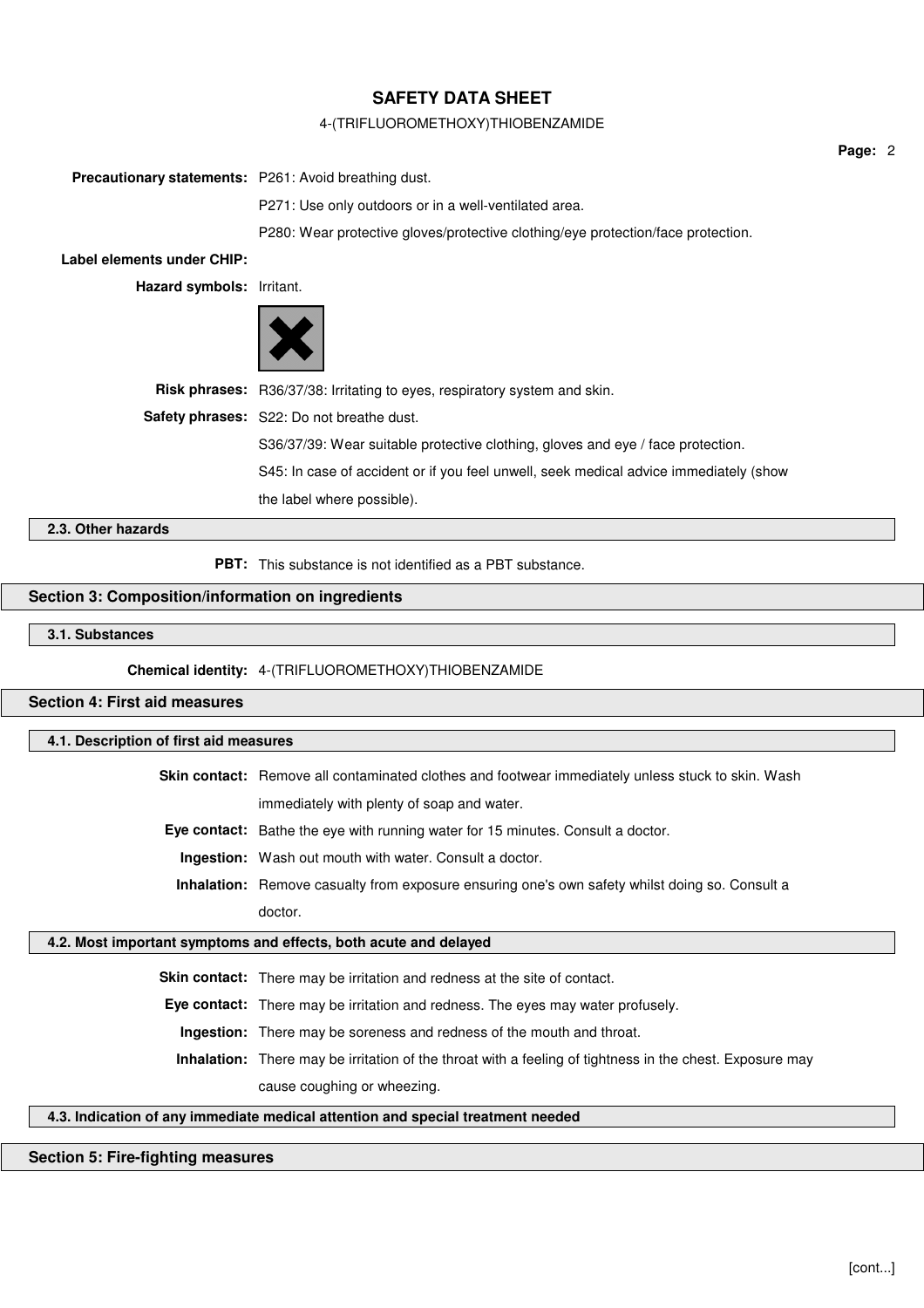#### 4-(TRIFLUOROMETHOXY)THIOBENZAMIDE

#### **5.1. Extinguishing media**

**Extinguishing media:** Carbon dioxide, dry chemical powder, foam. Suitable extinguishing media for the

surrounding fire should be used.

#### **5.2. Special hazards arising from the substance or mixture**

**Exposure hazards:** In combustion emits toxic fumes. Carbon oxides. Nitrogen oxides (NOx). Sulphur oxides (SOx). Hydrogen fluoride (HF).

#### **5.3. Advice for fire-fighters**

**Advice for fire-fighters:** Wear self-contained breathing apparatus. Wear protective clothing to prevent contact with skin and eyes.

**Section 6: Accidental release measures**

## **6.1. Personal precautions, protective equipment and emergency procedures**

**Personal precautions:** Refer to section 8 of SDS for personal protection details. If outside do not approach from downwind. If outside keep bystanders upwind and away from danger point. Mark out the contaminated area with signs and prevent access to unauthorised personnel. Do not create dust.

### **6.2. Environmental precautions**

**Environmental precautions:** Do not discharge into drains or rivers.

#### **6.3. Methods and material for containment and cleaning up**

**Clean-up procedures:** Transfer to a closable, labelled salvage container for disposal by an appropriate

method.

#### **6.4. Reference to other sections**

#### **Section 7: Handling and storage**

## **7.1. Precautions for safe handling**

**Handling requirements:** Avoid direct contact with the substance. Ensure there is sufficient ventilation of the area.

Do not handle in a confined space. Avoid the formation or spread of dust in the air. Only

use in fume hood.

#### **7.2. Conditions for safe storage, including any incompatibilities**

**Storage conditions:** Store in cool, well ventilated area. Keep container tightly closed.

**Suitable packaging:** Must only be kept in original packaging.

### **7.3. Specific end use(s)**

**Specific end use(s):** No data available.

### **Section 8: Exposure controls/personal protection**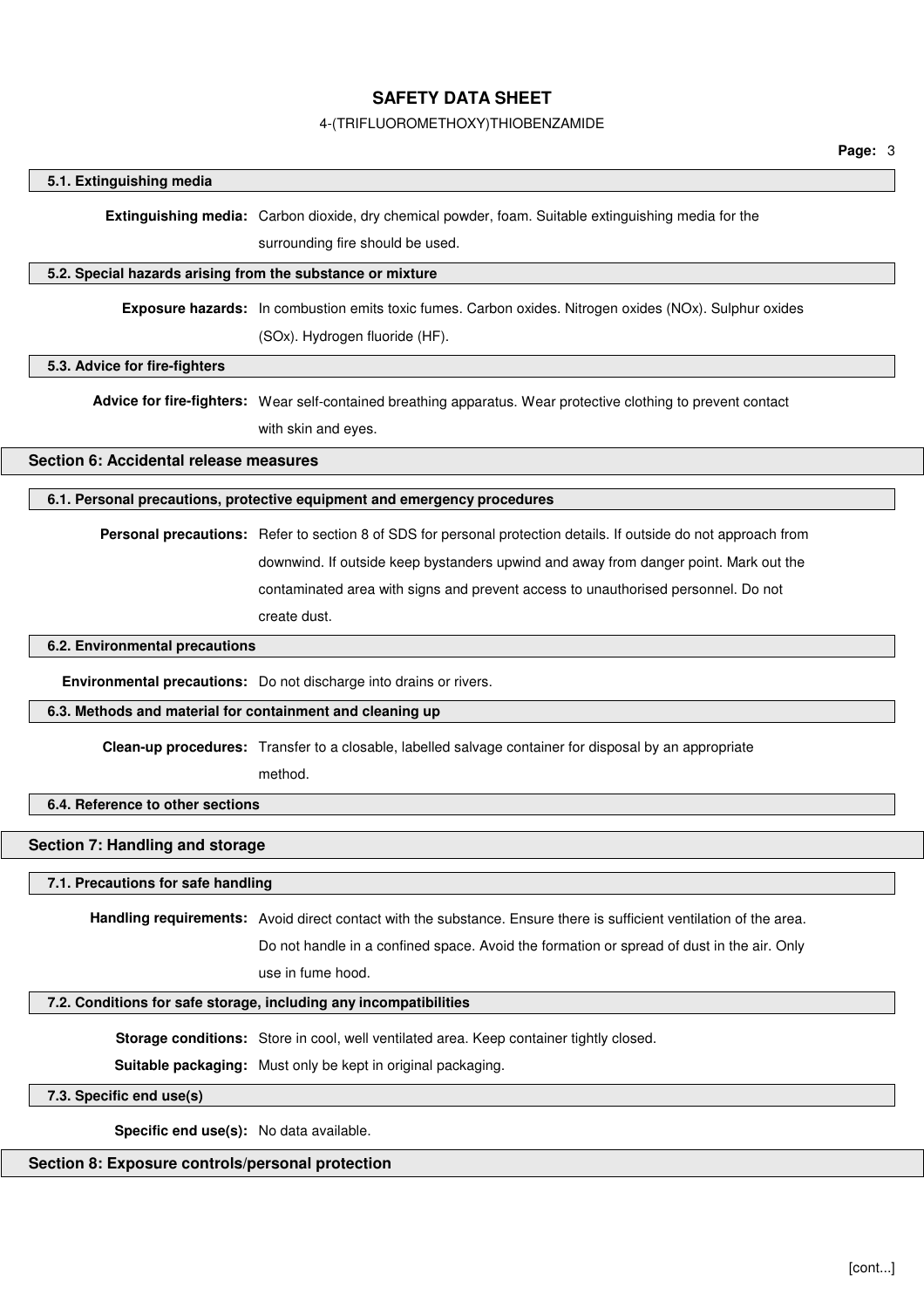#### 4-(TRIFLUOROMETHOXY)THIOBENZAMIDE

**Page:** 4

#### **8.1. Control parameters**

**Workplace exposure limits:** No data available.

#### **8.2. Exposure controls**

**Engineering measures:** Ensure there is sufficient ventilation of the area. **Respiratory protection:** Self-contained breathing apparatus must be available in case of emergency. Respiratory protective device with particle filter. **Hand protection:** Protective gloves. **Eye protection:** Safety glasses. Ensure eye bath is to hand. **Skin protection:** Protective clothing.

#### **Section 9: Physical and chemical properties**

#### **9.1. Information on basic physical and chemical properties**

#### **State:** Solid

**Oxidising:** Non-oxidising (by EC criteria)

**Melting point/range°C:** 124-126

## **9.2. Other information**

**Other information:** No data available.

#### **Section 10: Stability and reactivity**

**10.1. Reactivity**

**Reactivity:** Stable under recommended transport or storage conditions.

**10.2. Chemical stability**

**Chemical stability:** Stable under normal conditions.

#### **10.3. Possibility of hazardous reactions**

**Hazardous reactions:** Hazardous reactions will not occur under normal transport or storage conditions.

#### **10.4. Conditions to avoid**

**Conditions to avoid:** Heat.

**10.5. Incompatible materials**

**Materials to avoid:** Strong oxidising agents. Strong acids.

### **10.6. Hazardous decomposition products**

**Haz. decomp. products:** In combustion emits toxic fumes of carbon dioxide / carbon monoxide. Nitrogen oxides

(NOx). Hydrogen fluoride (HF). Sulphur oxides (SOx)

#### **Section 11: Toxicological information**

#### **11.1. Information on toxicological effects**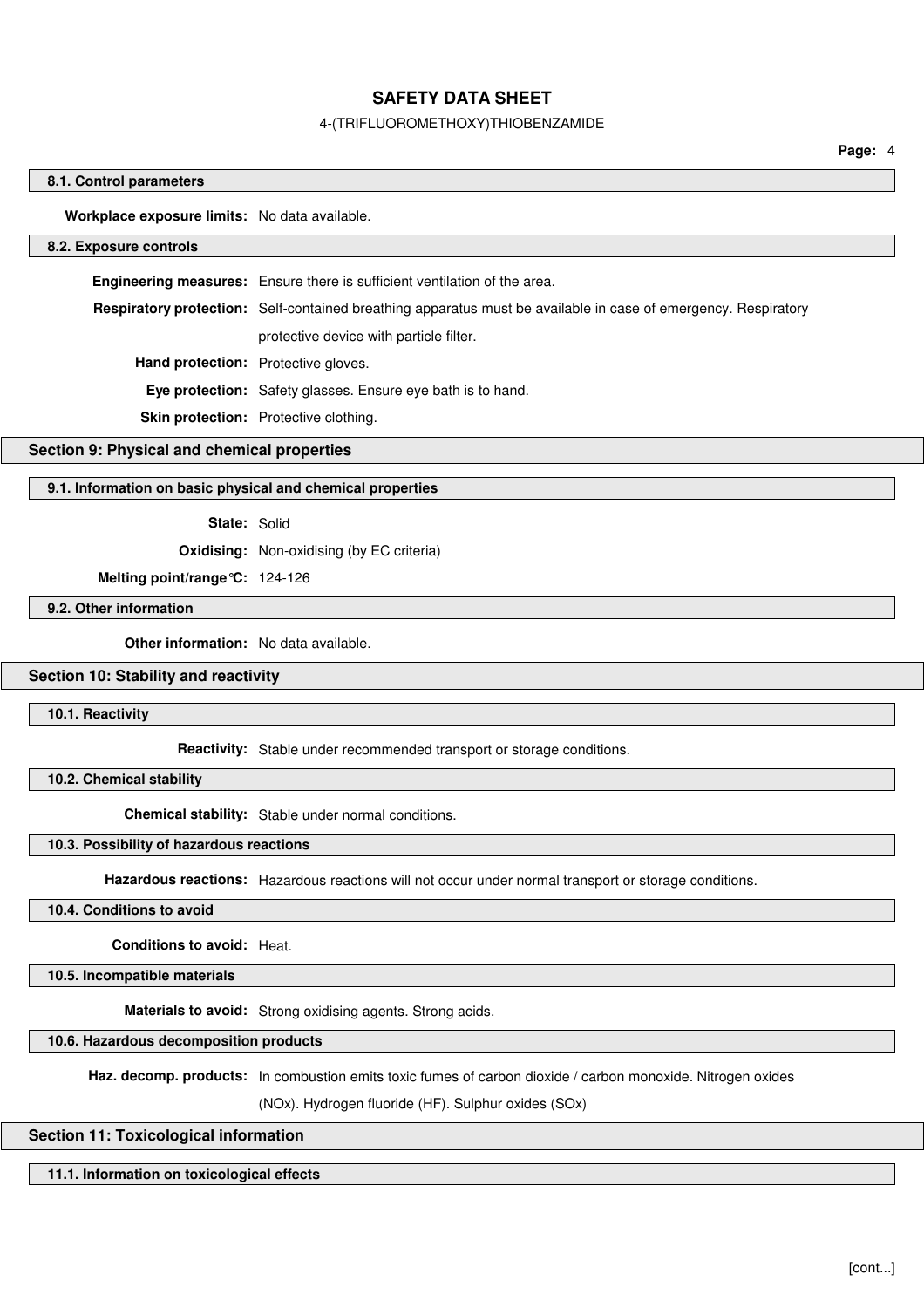### 4-(TRIFLUOROMETHOXY)THIOBENZAMIDE

#### **Relevant hazards for substance:**

| Hazard                        | Route      | Basis              |
|-------------------------------|------------|--------------------|
| Skin corrosion/irritation     | <b>DRM</b> | Based on test data |
| Serious eye damage/irritation | OPT        | Based on test data |
| STOT-single exposure          | INH        | Based on test data |

#### **Symptoms / routes of exposure**

**Skin contact:** There may be irritation and redness at the site of contact.

**Eye contact:** There may be irritation and redness. The eyes may water profusely.

**Ingestion:** There may be soreness and redness of the mouth and throat.

**Inhalation:** There may be irritation of the throat with a feeling of tightness in the chest. Exposure may

cause coughing or wheezing.

## **Section 12: Ecological information**

**12.1. Toxicity**

**Ecotoxicity values:** No data available.

**12.2. Persistence and degradability**

**Persistence and degradability:** No data available.

**12.3. Bioaccumulative potential**

**Bioaccumulative potential:** No data available.

**12.4. Mobility in soil**

**Mobility:** No data available.

## **12.5. Results of PBT and vPvB assessment**

**PBT identification:** This substance is not identified as a PBT substance.

**12.6. Other adverse effects**

**Other adverse effects:** No data available.

**Section 13: Disposal considerations**

## **13.1. Waste treatment methods**

| Disposal operations: MATERIAL SHOULD BE DISPOSED OF IN ACCORDANCE WITH LOCAL, STATE AND                             |
|---------------------------------------------------------------------------------------------------------------------|
| FEDERAL REGULATIONS                                                                                                 |
| <b>Disposal of packaging:</b> Dispose of as special waste in compliance with local and national regulations Observe |
| all federal, state and local environmental regulations.                                                             |
| <b>NB:</b> The user's attention is drawn to the possible existence of regional or national                          |
| regulations regarding disposal.                                                                                     |

#### **Section 14: Transport information**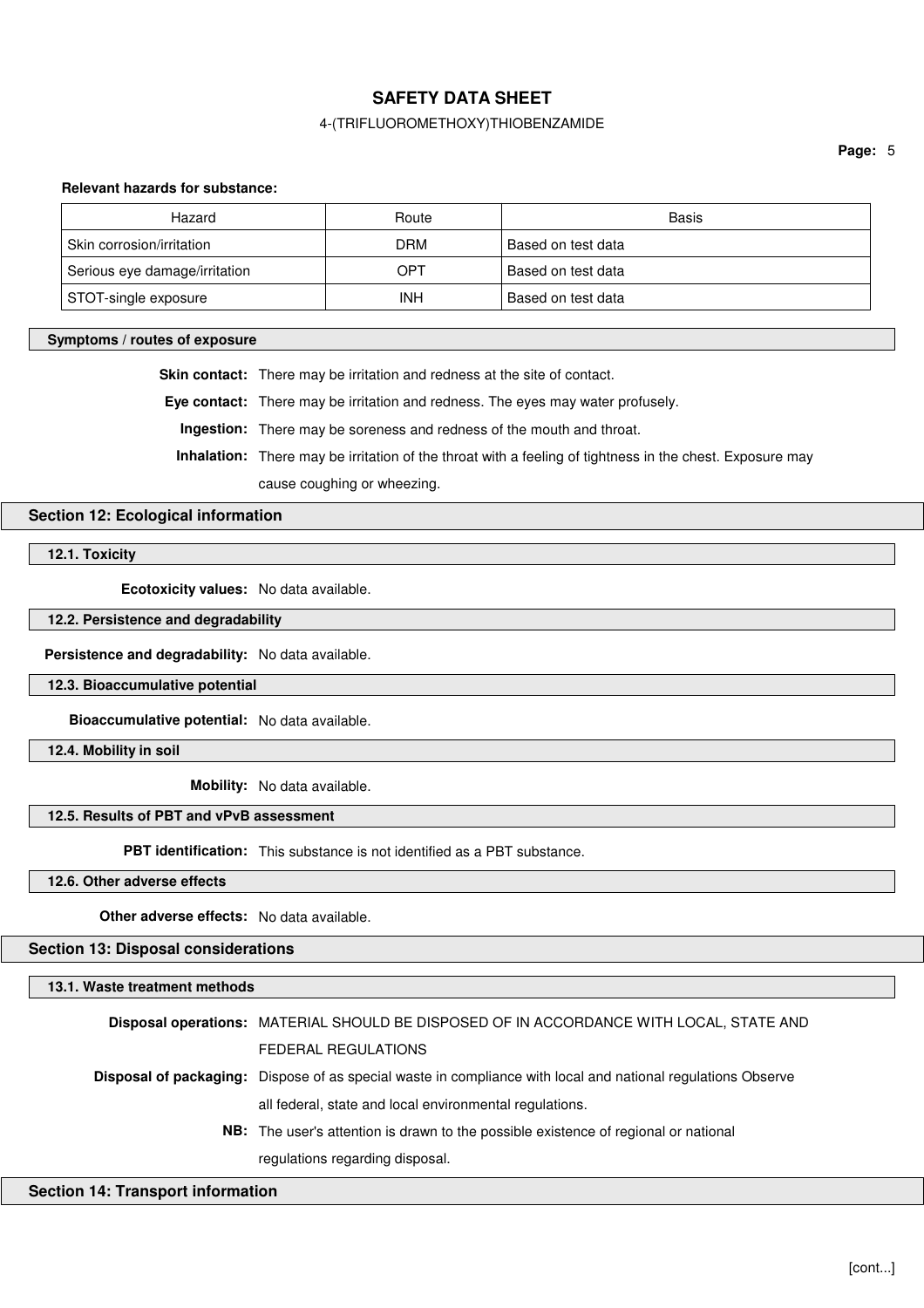## 4-(TRIFLUOROMETHOXY)THIOBENZAMIDE

## **14.1. UN number**

**UN number:** UNnone

## **14.2. UN proper shipping name**

**Shipping name:** NOT CLASSIFIED AS DANGEROUS IN THE MEANING OF TRANSPORT REGULATIONS.

## **14.3. Transport hazard class(es)**

**14.4. Packing group**

### **14.5. Environmental hazards**

**Environmentally hazardous:** No **Marine pollutant:** No **Marine pollutant:** No

**14.6. Special precautions for user**

## **Section 15: Regulatory information**

**15.1. Safety, health and environmental regulations/legislation specific for the substance or mixture**

## **15.2. Chemical Safety Assessment**

**Chemical safety assessment:** A chemical safety assessment has not been carried out for the substance or the mixture

by the supplier.

# **Section 16: Other information**

| <b>Other information</b> |                                                                                                                            |
|--------------------------|----------------------------------------------------------------------------------------------------------------------------|
|                          | <b>Other information:</b> This safety data sheet is prepared in accordance with Commission Regulation (EU) No<br>453/2010. |
|                          | * Data predicted using computational software. Toxtree - Toxic Hazard Estimation by                                        |
|                          | decision tree approach. http://ecb.jrc.ec.europa.eu/qsar/qsar-tools/index.php?                                             |
|                          | c=TOXTREE                                                                                                                  |
|                          | $\sim$ Data predicted using computatioanl software ACD/ToxSuite v 2.95.1 Copyright 1994-                                   |
|                          | 2009 ACD/labs, Copyright 2001-2009 Pharma Algorithms, Inc, Advanced Chemistry                                              |
|                          | Development, Inc (ACD/Labs). http://www.acdlabs.com/products/pc admet/tox/tox/                                             |
|                          | Phrases used in s.2 and 3: H315: Causes skin irritation.                                                                   |
|                          | H319: Causes serious eye irritation.                                                                                       |
|                          | H335: May cause respiratory irritation.                                                                                    |
|                          | R36/37/38: Irritating to eyes, respiratory system and skin.                                                                |
|                          | <b>Legal disclaimer:</b> The material is intended for research purposes only and should be handled exclusively             |
|                          | by those who have been fully trained in safety, laboratory and chemical handling                                           |
|                          | procedures. The above information is believed to be correct to the best of our                                             |
|                          | knowledge. The above information is believed to be correct to the best of our knowledge                                    |
|                          | at the date of its publication, but should not be considered to be all inclusive. It should                                |
|                          | be used only as a guide for safe handling, storage, transportation and disposal. We                                        |
|                          | cannot guarantee that the hazards detailed in this document are the only hazards that                                      |